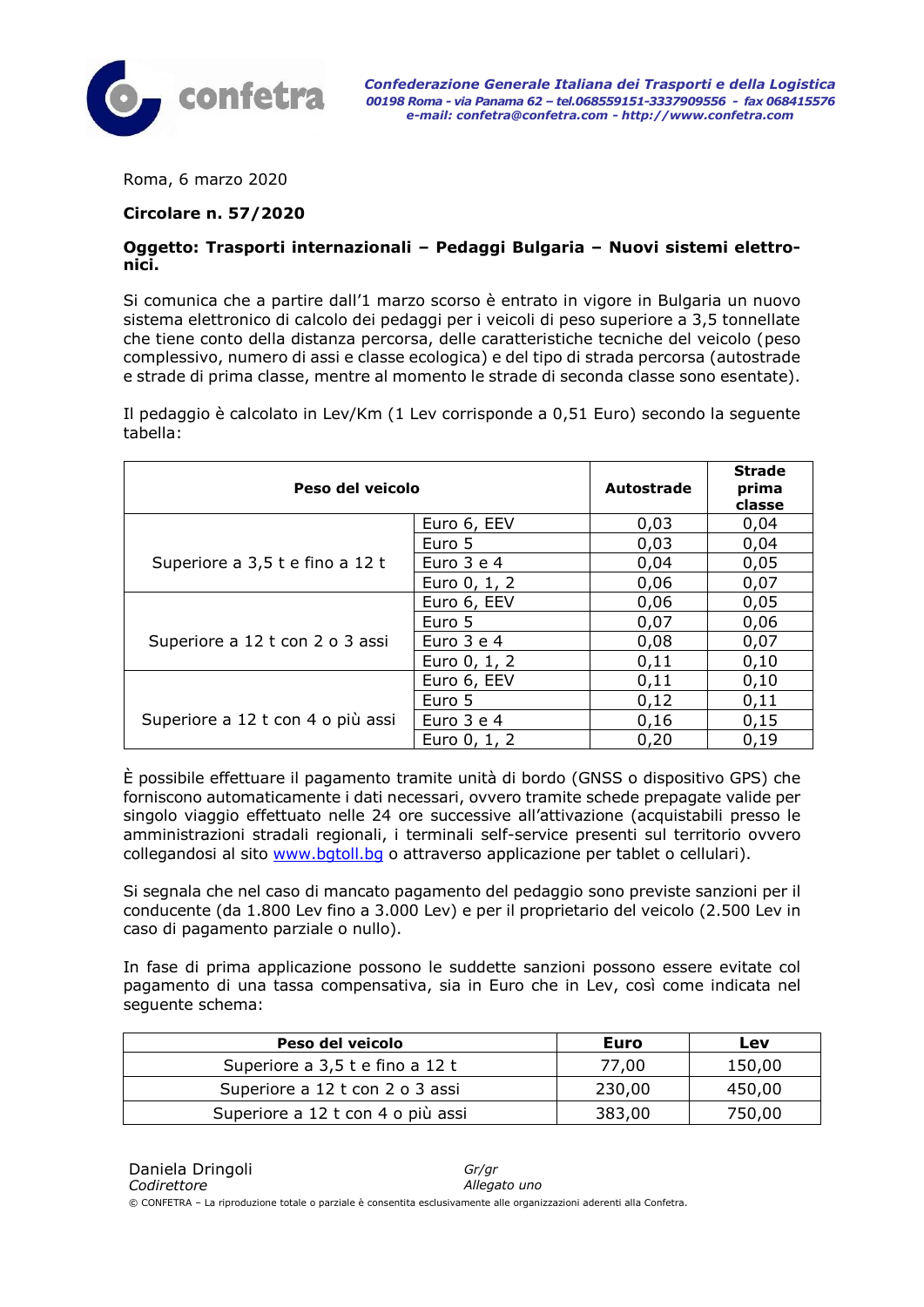## **NEW TOLL SYSTEM IN BULGARIA (updated information – changes in red)**

On 1 March 2020 Bulgarian competent authorities will put into operation an electronic toll system for vehicles and vehicle's combinations with total permissible maximum weight over 3.5 t (both for passengers and goods). The basic rights and obligations of road users are set out in the Roads Act as amended.

The tariff is determined by Decree No. 24 from 20.02.2020 of the Council of Ministers (published in State Gazette No. 16/24.02.2020). The charge due depends on the distance travelled, technical characteristics of the vehicle (weight category, number of axles, emission class) and the road category.

| Vehicles*                                     |                 | <b>Toll road network</b> |           |           |
|-----------------------------------------------|-----------------|--------------------------|-----------|-----------|
|                                               |                 | <b>Motorway</b>          | 1st class | 2nd class |
|                                               |                 | S                        | roads     | roads     |
|                                               | EBPO VI, EEV    | 0.03                     | 0.04      | 0.00      |
| Goods vehicles                                | EBPO V          | 0.03                     | 0.04      | 0.00      |
| over $3.5t - up$ to 12 t                      | EBPO III and IV | 0.04                     | 0.05      | 0.00      |
|                                               | EBPO $0, I, II$ | 0.06                     | 0.07      | 0.00      |
|                                               | EBPO VI, EEV    | 0.06                     | 0.05      | 0.00      |
|                                               | EBPO V          | 0.07                     | 0.06      | 0.00      |
| Goods vehicles<br>over 12 t whit 2 or 3 axles | EBPO III and IV | 0.08                     | 0.07      | 0.00      |
|                                               | EBPO 0, 1, 11   | 0.11                     | 0.10      | 0.00      |
|                                               | EBPO VI, EEV    | 0.11                     | 0.10      | 0.00      |
| Goods vehicles                                | EBPO V          | 0.12                     | 0.11      | 0.00      |
| over 12 t whit 4 and more                     | EBPO III and IV | 0.16                     | 0.15      | 0.00      |
| axles                                         | EBPO 0, I, II   | 0.20                     | 0.19      | 0.00      |
| with<br>Passengers vehicles                   | EBPO VI, EEV    | 0.01                     | 0.01      | 0.00      |
| more than<br>8<br>for I<br>seats              | EBPO V          | 0.01                     | 0.01      | 0.00      |
| passengers (driver's seat not                 | EBPO III and IV | 0.02                     | 0.02      | 0.00      |
| included) up to 12 t                          | EBPO $0, I, II$ | 0.02                     | 0.02      | 0.00      |
| Passengers vehicles<br>with                   | EBPO VI, EEV    | 0.02                     | 0.01      | 0.00      |
| than<br>8<br>for $\vert$<br>seats<br>more     | EBPO V          | 0.02                     | 0.01      | 0.00      |
| passengers (driver's seat not                 | EBPO III and IV | 0.03                     | 0.02      | 0.00      |
| included) over 12 t                           | EBPO 0, I, II   | 0.04                     | 0.02      | 0.00      |

## **The toll rates BGN/km are as follows:**

\* For vehicles over 3.5 t, with purely alternative fuel's drive the toll rate will be 50 % of the value, determined for the corresponding vehicle's class EURO VI, EEV.

The list of road sections subject to toll payment is determined by Decision No. 101 (published in State Gazette No. 16/24.02.2020). The total length of the tolled roads as from 1<sup>st</sup> of March 2020 is 3115 km (803 km motorways and 2312 km 1<sup>st</sup> class roads outside urban areas). The  $2<sup>nd</sup>$  class roads are formal not excluded, but the toll rate is 0.00 BGN.

If it is not possible to determine the distance actually traveled for reasons not related to a technical malfunction of the Electronic Toll Collection System, a **maximum charge** should be paid.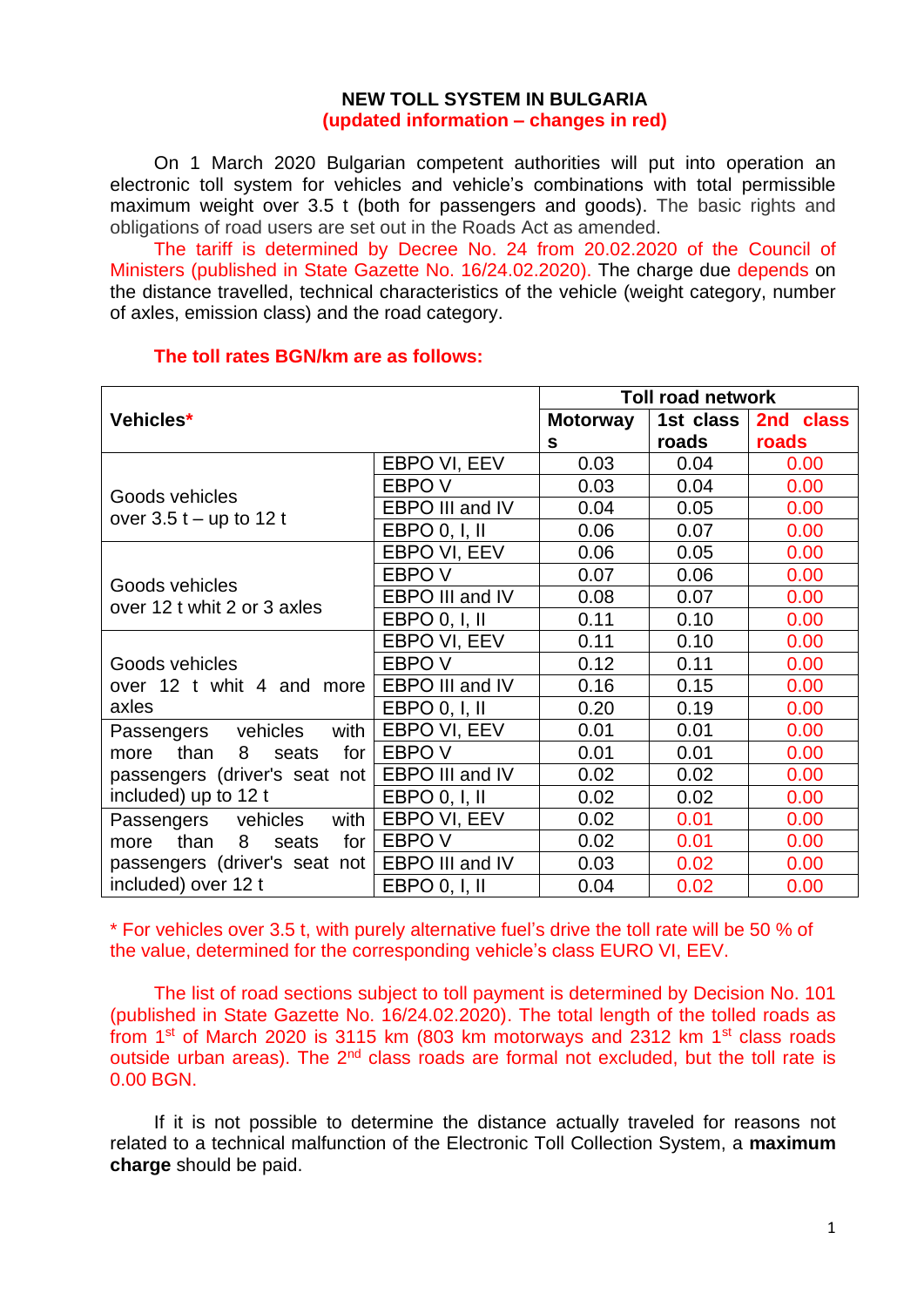# **Maximum charge**

| <b>Vehicles</b>                                                                           |                   | <b>EUR</b> | <b>BGN</b> |
|-------------------------------------------------------------------------------------------|-------------------|------------|------------|
|                                                                                           | EBPO VI, EEV      | 14.00      | 27.00      |
| Goods vehicles                                                                            | EBPO V            | 14.00      | 27.00      |
| over $3.5t - up$ to 12 t                                                                  | EBPO III and IV   | 17.00      | 34.00      |
|                                                                                           | EBPO $0, I, II$   | 25.00      | 48.00      |
|                                                                                           | EBPO VI, EEV      | 36.00      | 71.00      |
| Goods vehicles                                                                            | EBPO V            | 42.00      | 82.00      |
| over 12 t whit 2 or 3 axles                                                               | EBPO III and IV   | 52.00      | 102.00     |
|                                                                                           | EBPO 0, 1, 11     | 75.00      | 146.00     |
|                                                                                           | EBPO VI, EEV      | 61.00      | 119.00     |
| Goods vehicles                                                                            | EBPO V            | 68.00      | 133.00     |
| over 12 t whit 4 and more axles                                                           | EBPO III and IV   | 85.00      | 167.00     |
|                                                                                           | EBPO $0, I, II$   | 124.00     | 242.00     |
|                                                                                           | EBPO VI, EEV      | 12.00      | 24.00      |
| Passengers vehicles with more than 8 seats<br>for passengers (driver's seat not included) | EBPO <sub>V</sub> | 16.00      | 31.00      |
| up to $12t$                                                                               | EBPO III and IV   | 19.00      | 38.00      |
|                                                                                           | EBPO 0, 1, 11     | 25.00      | 49.00      |
|                                                                                           | EBPO VI, EEV      | 12.00      | 24.00      |
| Passengers vehicles with more than 8 seats                                                | EBPO <sub>V</sub> | 16.00      | 31.00      |
| for passengers (driver's seat not included)<br>over 12 t                                  | EBPO III and IV   | 19.00      | 38.00      |
|                                                                                           | EBPO 0, I, II     | 25.00      | 49.00      |

The maximum charge for foreign vehicles may be paid also in BGN.

Until the launch of the toll system, the users of the toll road network will continue to pay vignette (currently only daily  $-$  till 29<sup>th</sup> of February) for vehicles with total permissible maximum weight over 3.5 t.

# **Toll calculating options**

#### **Route pass**

Owners and users of a vehicle with permissible maximum weight over 3.5 tons which have no on-board units or GPS devices may use the toll network upon purchasing a route pass. For purchasing of a route pass is necessary to designate the points of departure and destination and maximum four points en-route and the basic data of the vehicle (plate number, country of registration, weight category, emission class and number of axles). The route pass is a prepaid service and is valid only for a single trip on the declared route. It will be valid 24 hours from the moment of its activation and can be purchased up to 7 days in advance by registered users (the registration is made by e-mail through the route pass' purchasing platform) or up to 2 days in advance – by non-registered users.

Route passes can be purchased from RIA:

• at the pay-desks of the regional road administrations – payment possible in cash or with bank or fuel card

• at a self-service terminal – payment possible with bank or fuel card (see the list in the attached excel file)

 $\bullet$  electronically – on the web site [www.bgtoll.bg](http://www.bgtoll.bg/) and through the mobile application.

You can test the purchase of a route pass on this web address: <https://trcbo.bgtoll.bg/RoutePass/Create?weightClass=2>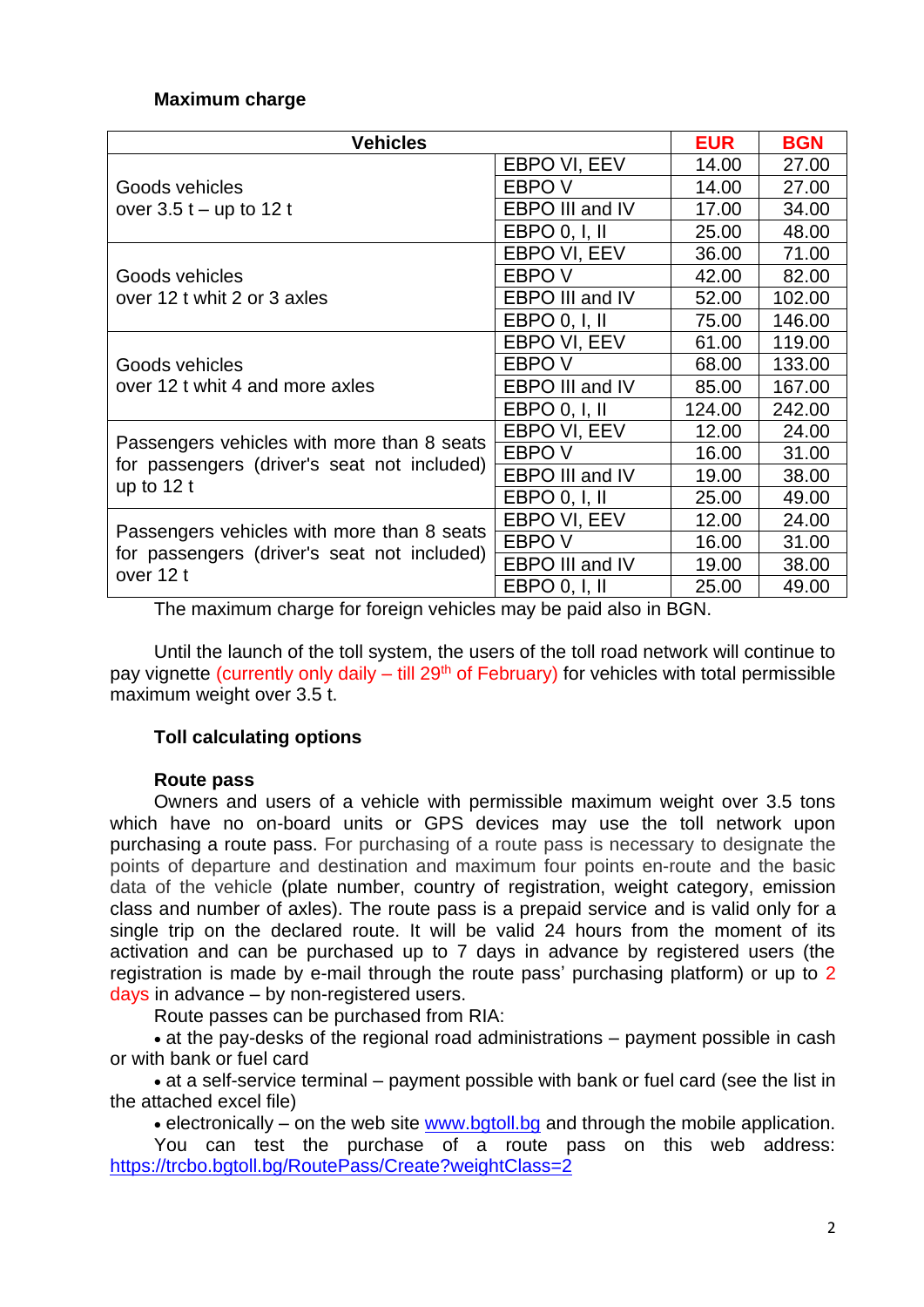## **GNSS on-board unit**

Determination of toll charge due will be made through an on-board unit installed in the vehicle which generates data (toll declarations) necessary for the calculation of the due toll. The data is processed by the National toll service providers (NSPs) or by the European electronic toll service providers (EETS providers) with which both the user and the toll charger – Road Infrastructure Agency (RIA), have signed contracts. After processing the data, the service providers (NSPs and EETS) send them to RIA. RIA calculates the due charge for the relevant vehicle and the service providers guarantee its payment by the end user.

### **GPS device**

In the case the user of the toll network has decided to use a GPS device, it is necessary that he/she has signed a contract with a Toll declaration data provider, entered in the public list of RIA. The Toll declaration data providers should have a contract with a NSP to whom they should send the generated "raw" data from the GPS device. After processing the data, the NSPs send them to RIA. RIA calculates the due charge for the relevant vehicle and the service providers guarantee its payment by the end user.

## **Payment methods:**

- pre-payment;

- post-payment – under the terms and conditions of the respective service provider.

# **There are no registered EETS providers yet.**

### **Registered National toll service providers (NSPs)** (to 25.02.2020)**:**

1. Intelligent Traffic System

[www.tollpass.bg;](http://www.tollpass.bg/) email: [info@tollpass.bg;](mailto:info@tollpass.bg) tel.:+359 877885953

The online customer portal for registration and activation of service contract is launched.

2. Concord Smart Infrastructure AD [www.digitoll.bg,](https://www.digitoll.bg/) email: [info@digitoll.bg,](mailto:info@digitoll.bg) tel.: +359 895210030, +359 70035033

3. Teletoll AD

[http://teletoll.bg/,](http://teletoll.bg/) email: [info@teletoll.bg,](mailto:info@teletoll.bg) tel.:+359 886 159 060

4. Icom

[www.viasattech.com,](http://www.viasattech.com/) email: [office@viasattech.com,](mailto:office@viasattech.com) tel.: +359 2 979 4949

# **Registered Toll declaration data providers (GPS providers)** (to 25.02.2020)**:**

1. TOLL BG Ltd. [www.tollbg.eu,](https://www.tollbg.eu/) [info@tollbg.eu,](mailto:info@tollbg.eu) tel.: +359 885 122 722, 0800 18 600

2. DAK-22 Ltd. [www.dak-22.com,](https://www.dak-22.com/) [toll@dak-22.com,](mailto:toll@dak-22.com) tel.: +359 32 398 965

3. Locator BG Ltd. [www.locatorbg.com,](http://www.locatorbg.com/) [support@locatorbg.com,](mailto:support@locatorbg.com) tel.: +359 879409046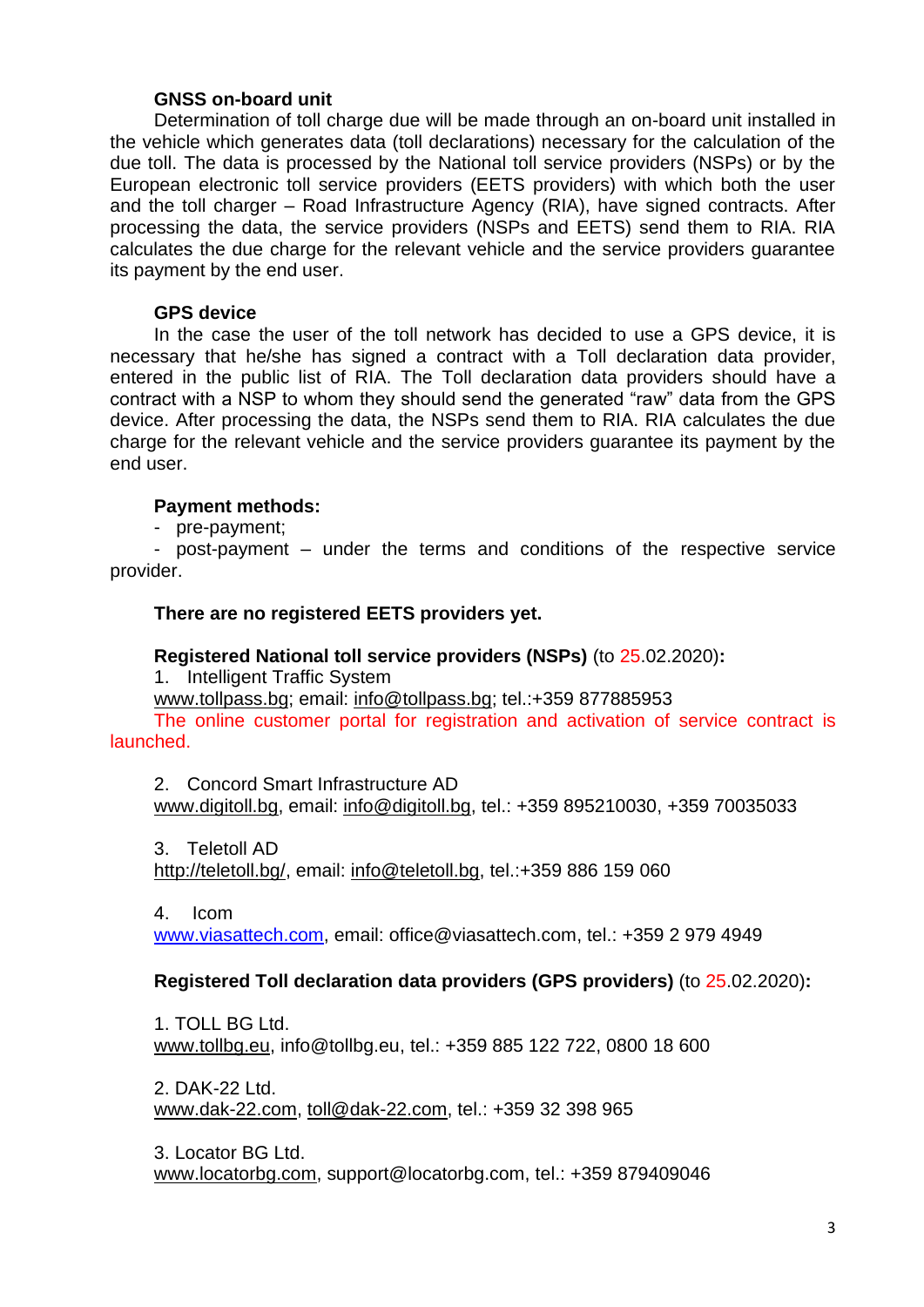4. Cast Engineering Ltd. [www.fuelmonitoring.org,](http://www.fuelmonitoring.org/) [office@fuelmonitoring.org,](mailto:office@fuelmonitoring.org) tel.: +359 888285830

5. Icom Ltd. [www.viasattech.com,](http://www.viasattech.com/) email: [office@viasattech.com,](mailto:office@viasattech.com) tel.: +359 2 9794949

6. iTrack Ltd. [www.itrack.bg,](http://www.itrack.bg/) email: [office@itrack.bg,](mailto:office@itrack.bg) tel.: +359 887799898

7. Alan Telecom Ltd. [www.alan.bg,](http://www.alan.bg/) email: [office@alan.bg,](mailto:office@alan.bg) tel.: +359 70011550

8. "ST Innovation" Ltd. www.waysgps.com, email: office@waysgps.com, tel.: +359 885 080 256

9. "GPS Systems Bulgaria" Ltd. [www.gpsbg.eu,](http://www.gpsbg.eu/) email: [office@gpsbg.eu,](mailto:office@gpsbg.eu) tel.: +359 887376336

10. "Ravena" Ltd. [www.skywatch.bg,](http://www.skywatch.bg/) email: [office@skywatch.bg,](mailto:office@skywatch.bg) tel.: +359 887069238

11. "Advanced GPS Technology" Ltd. [www.gpslogistic.net,](http://www.gpslogistic.net/) email: [bgtoll@gpslogistic.net.](mailto:bgtoll@gpslogistic.net) tel.: +359 899999080

12. I-CELL KFT [www.icell.hu,](http://www.icell.hu/) email: [office@icell.hu,](mailto:office@icell.hu) tel.: +36205621268

13. "DIL-SOFT" Ltd. [www.easytracking.bg,](http://www.easytracking.bg/) email: [info@dil-soft.com,](mailto:info@dil-soft.com) tel.: +359 878 200 118

14. "GPS Bulgaria" AD [www.gps.bg,](http://www.gps.bg/) email: [customercare@gps.bg,](mailto:customercare@gps.bg) tel.: +359 700 20 789

#### **Administrative sanctions**

1. A driver who drives a vehicle, subject to toll charge, on a toll road, for which the respective obligations for determination of the distance traveled, have not been fulfilled or has not purchased a route pass for this road section, according to the category of the vehicle, shall be sanctioned with a fine of 1800 BGN.

2. Owner of a vehicle over 3.5 t maximum permissible weight, for which the toll due has not been fully or partially paid, including as a result of incorrectly declared data, shall be sanctioned with a fine of 2500 BGN. If there is a user indicated in the vehicles registration certificate, this fine shall be imposed on the user.

For infringements under points 1 or 2, in cases where the registration number of the vehicle is illegible or covered in any way, the driver shall be fined 3000 BGN.

In case of infringements under points 1 or 2 the movement on a toll road of the same vehicle within the same calendar day shall be considered as one infringement and shall be subject to one penalty (depending on the respective infringement). Movement on a toll road by the same vehicle from 00h00 to 23h59 on the next calendar day is considered as a separate administrative infringement for which a separate penalty is imposed.